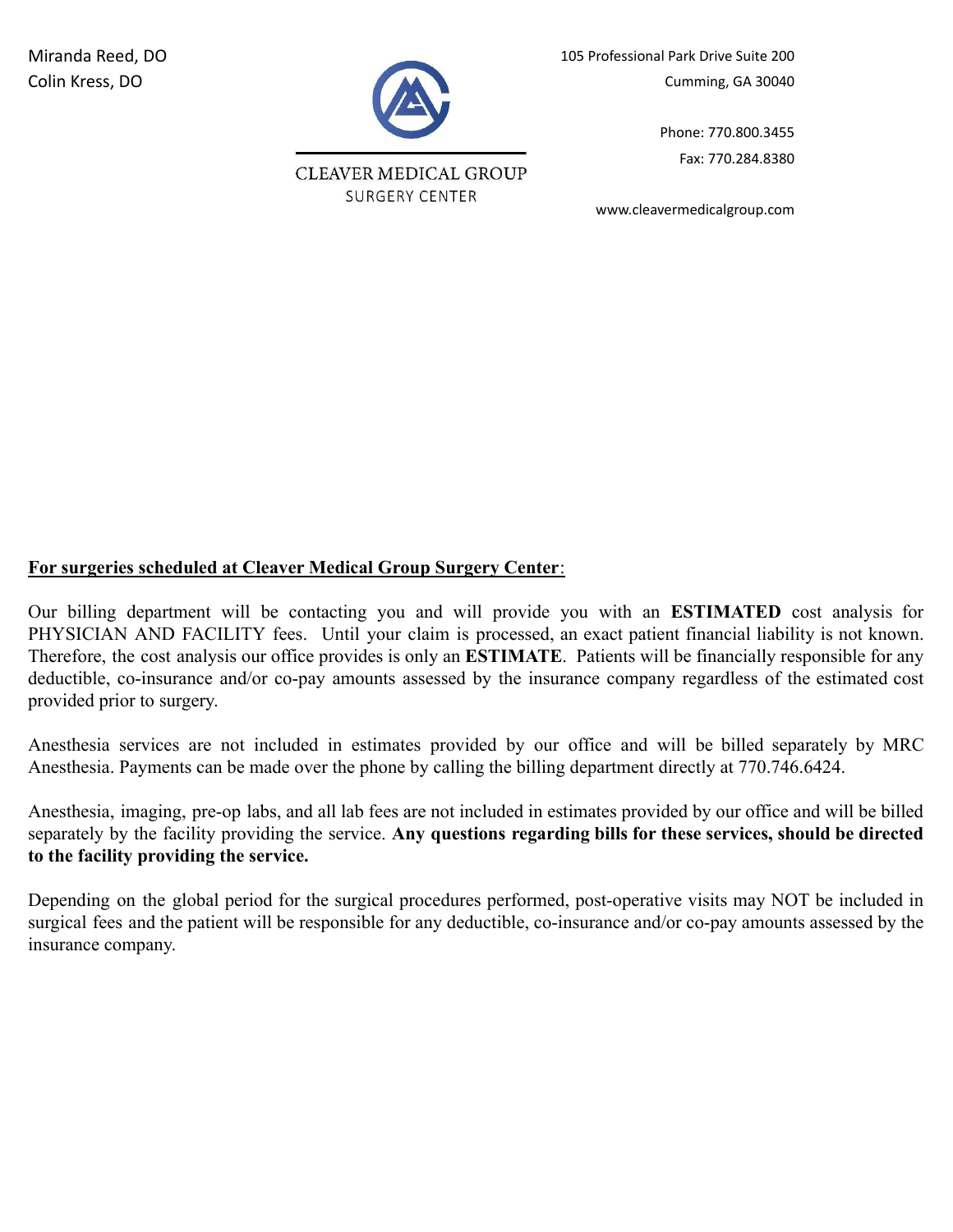# **CLEAVER MEDICAL GROUP SURGERY CENTER INSTRUCTIONS**

You will need to have a pre-op interview, prior to surgery. **The interview will take approximately 15 minutes**. When you come in for your pre-op or are called for a phone interview, please have available a list of **ALL** medications that you are currently taking. We will need the name and the dosage information. This includes any vitamins, herbal supplements, diet pills or over the counter medications. The nurse will ask some questions, go over your medical history, and give pre-operative instructions to follow on the morning of your procedure. You will receive a phone call 3 - 5 days prior to your procedure with the exact arrival time.

## **PLEASE FOLLOW THE FOLLOWING INSTRUCTIONS TO ENSURE YOUR SAFETY AND COMFORT BEFORE THE PROCEDURE.**

- 1. Call your doctor if you develop any signs or symptoms of illness before your scheduled procedure.
- 2. **DO NOT** smoke, drink alcohol or chew tobacco after midnight the night before the procedure.
- 3. **DO NOT** take Aspirin or Aspirin products (Goody's powder, Excedrin, etc.) for 7-10 days prior to surgery.
- 4. **DO NOT** take NSAIDS such as Ibuprofen, Motrin, Advil, Aleve, Naproxen, etc. for 3 days prior to surgery.
- 5. **TELL** your doctor if you are on any blood thinners, such as Plavix, Coumadin, Brilanta, Xarelto, Warfarin, Eliquis, etc.
- 6. **DO NOT** take any blood thinning supplements such as fish oil, Vitamin E, Tumeric, Gingko Biloba, Cinnamon, Garlic, Saw Palmetto, etc. for 7-10 days prior to surgery.

**If your surgery requires sedation the following instructions apply:**

- 7. **DO NOT** eat or drink anything after midnight the night before the procedure.
	- **YOU MAY TAKE** medication early in the morning the day of the procedure with a sip of water **ONLY IF INSTRUCTED** to do so by your pre-op nurse.

 **YOU MAY HAVE** clear liquids **ONLY** (i.e. Sprite, apple juice, water, Gatorade) after midnight the night before the procedure up until 2 hours prior to the arrival time of the procedure.

8. You should have **NOTHING** to eat or drink for 2 hours prior to arrival time.

## **DAY OF PROCEDURE:**

- 1. Take your medication with a clear liquid the morning of the procedure if directed to do so by the nurse.
- 2. Arrange to have an adult drive you home **AFTER** the procedure. (if you received sedation).
- 3. Take a bath or shower.
- 4. Wear loose fitting, comfortable clothing. No metal anywhere on your body or clothing.
- 5. Remove contact lens, nail polish, hair pins, hair pieces and makeup before arriving at the surgery center.
- 6. **DO NOT** bring any jewelry or valuables with you to the surgery center.
- 7. **DO NOT** bring small children to the surgery center the day of the surgery.
- 8. Due to limited seating in the waiting area, please limit guests to 1 per patient.

## **PLEASE NOTE:**

- 1. Failure to follow these instructions or late arrival for your appointment may result in cancellation or delay of the procedure.
- 2. If you should have any questions or are unable to get to Cleaver Medical Group Surgery Center the day of the surgery, please call **770.800.3455** before the time you are scheduled to arrive.

## **I** authorize CMG ASC to leave messages regarding my procedure at this phone number:

**Yes No**

| <b>Patient/Guardian Signature:</b> |       | <b>Relationship to Patient:</b> |  |  |
|------------------------------------|-------|---------------------------------|--|--|
|                                    |       |                                 |  |  |
| <b>Witness Signature:</b>          | Date: | Time:                           |  |  |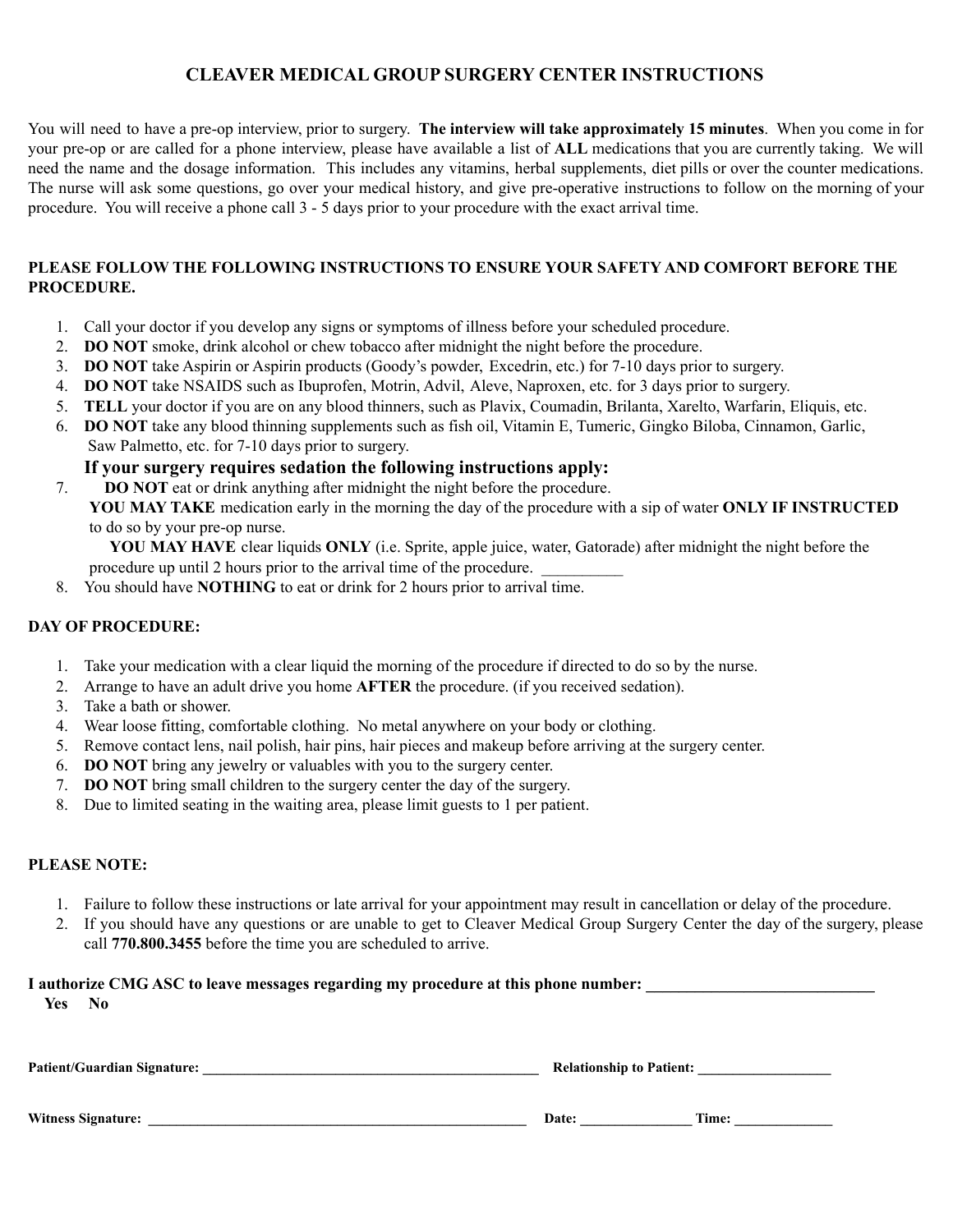# **CLEAVER MEDICAL GROUP SURGERY CENTER INSTRUCTIONS**

#### **PATIENT RIGHTS**

The patient has the right to:

- 1. become informed of his/her rights as a patient in advance of, or when discontinuing, the provision of care. The patient may have a family member or representative of his/her choice be involved in his/her care.
- 2. exercise these rights without regard to race, sex, cultural, educational, or religious background or the source of payment for care.
- 3. be treated with respect, consideration, and dignity in a safe environment free from all forms of abuse or harassment.
- 4. remain free from seclusion or restraints of any form that are not medically necessary.
- 5. coordinate his/her care with physicians and healthcare providers and be provided, to the degree known, complete information concerning their diagnosis, evaluation, prognosis and any proposed treatment or procedures as needed to give informed consent or to refuse treatment. This information shall include a description of the procedure or treatment, the medically significant risks involved in the treatment, alternate course of treatment, non-treatment and the risks involved.
- 6. full consideration of patient privacy concerning consultation, examination, treatment, and surgery.
- 7. confidential treatment of all communications, disclosures and records pertaining to patient care; patients will be given the opportunity to approve or refuse their release except when release is required by law. Patient will have access to information in the medical record within reasonable time frame (48 hours).
- 8. leave the facility even against medical advice.
- 9. be informed about procedures for expressing suggestions, complaints and grievances including those required by state and federal regulations.
- 10. be informed by physician or designee to the continuing healthcare requirements after discharge.
- 11. examine and receive an explanation of the bill regardless of source of payment.
- 12. have all patient's rights apply to the person who has legal responsibility to make decisions regarding medical care on behalf of the patient.
- 13. interpretive services if needed.
- **14.** be informed regarding patient conduct and responsibilities, services available at the surgery center, provisions for after-hours and emergency care, fees for services, payment policies, right to refuse participation in experimental research, charity and indigent care policy, charges for services not covered by third-party payors, and credentials of health care professionals.

#### **PATIENT RESPONSIBILITIES**

The patient has the responsibility to:

- 1. provide complete and accurate information concerning present complaints, past illnesses, hospitalizations, other health issues, all medications.
- 2. make it known whether the planned surgical procedure/treatment risks, benefits and alternative treatments have been explained and understood.
- 3. follow the treatment plan established by the physician, including instructions by nurses and other health care professionals, given by the physician.
- 4. keep appointments or notify the facility in advance if unable to do so.
- 5. accept full responsibility for deciding to refuse treatment and/or not follow directions.
- 6. fulfill the financial obligations of his/her care as promptly as possible.
- 7. be respectful of all the health care providers and staff, as well as other patients in the facility and follow facility policies and procedures.
- 8. notify the staff if they have any safety concerns or feel their privacy is being violated.
- 9. provide a responsible adult to transport him/her from the surgery center and remain with him/her for 24 hours, if required by his/her provider.
- 10. inform his/her provider about any living will, medical power of attorney, or other directive that could affect his/her care.

#### **PATIENT COMPLAINTS**

Patients have the right to register a complaint, in writing, to the Administrator of Cleaver Medical Group Surgery Center. Please submit complaint to:

ATTN: Ashley Dorsey Cleaver Medical Group Surgery Center 105 Professional Park Drive Suite 200 Cumming, GA 30040

If the complaint is not resolved to the patient's satisfaction, he/she has a right to file a grievance with the Healthcare Facility Regulation Division, Department of Community Health, Complaints Unit or Accreditation Association for Ambulatory Health Care (AAAHC) for concerns against the surgery center, the Georgia Composite Medical Board concerning the physician or the Professional Licensing Boards Division, Georgia Board of Nursing with concerns against any of the nursing staff. The patient should provide the physician or surgery center name, and address and the specific nature of the complaint.

| <b>COMPLAINTS AGAINST THE ASC:</b>             |                              | <b>COMPLAINTS AGAINST THE PHYSICIAN:</b> | <b>COMPLAINTS AGAINST NURSING STAFF:</b>      |  |
|------------------------------------------------|------------------------------|------------------------------------------|-----------------------------------------------|--|
| <b>Healthcare Facility Regulation Division</b> | AAAHC                        | Georgia Composite Medical Board          | Professional Licensing Boards Division        |  |
| Department of Community Health                 | 5250 Old Orchard Road, Suite | Enforcement Unit                         | Georgia Board of Nursing                      |  |
| Attn: Complaints Unit                          | 200                          | 2 Peachtree Street, N.W., 36th Floor     | 237 Coliseum Drive                            |  |
| 2 Peachtree Street, N.W., Suite 31-447         | Skokie, Illinois 60077       | Atlanta, Georgia 30303                   | Macon, Georgia 31217-3858                     |  |
| Atlanta, Georgia 30303-3142                    |                              |                                          |                                               |  |
|                                                | P: (847) 853-6060            | P: (404) 657-6494                        | P: (478) 207-2440                             |  |
| P: (404) 657-5700                              | F: (847) 853-9028            | F: (404) 656-9723                        |                                               |  |
| F: (404) 657-5731                              |                              |                                          | ONLINE:                                       |  |
|                                                | E-mail: info@AAAHC.org       | ONLINE:                                  | http://verify.sos.ga.gov/verification/Search. |  |
| <b>ONLINE:</b>                                 |                              | https://gcmb.mylicense.com/verification  | aspx?SubmitComplaint=Y                        |  |

[https://dch.georgia.gov/divisionsoffices/](https://dch.georgia.gov/divisionsoffices/healthcare-facility-regulation/facility-licensure/hfr-file-complaint) [healthcare-facility-regulation/facility-lice](https://dch.georgia.gov/divisionsoffices/healthcare-facility-regulation/facility-licensure/hfr-file-complaint) [nsure/hfr-file-complaint](https://dch.georgia.gov/divisionsoffices/healthcare-facility-regulation/facility-licensure/hfr-file-complaint)

[https://gcmb.mylicense.com/verification](https://gcmb.mylicense.com/verification/Search.aspx?SubmitComplaint=Y) [/Search.aspx?SubmitComplaint=Y](https://gcmb.mylicense.com/verification/Search.aspx?SubmitComplaint=Y)

[aspx?SubmitComplaint=Y](http://verify.sos.ga.gov/verification/Search.aspx?SubmitComplaint=Y)

#### **ISSUES REGARDING MEDICARE:**

[http://www.medicare.gov/claims-and-appe](http://www.medicare.gov/claims-and-appeals/medicare-rights/get-help/ombudsman.html) [als/medicare-rights/get-help/ombudsman.](http://www.medicare.gov/claims-and-appeals/medicare-rights/get-help/ombudsman.html) [html](http://www.medicare.gov/claims-and-appeals/medicare-rights/get-help/ombudsman.html) or call 1-800-633-4227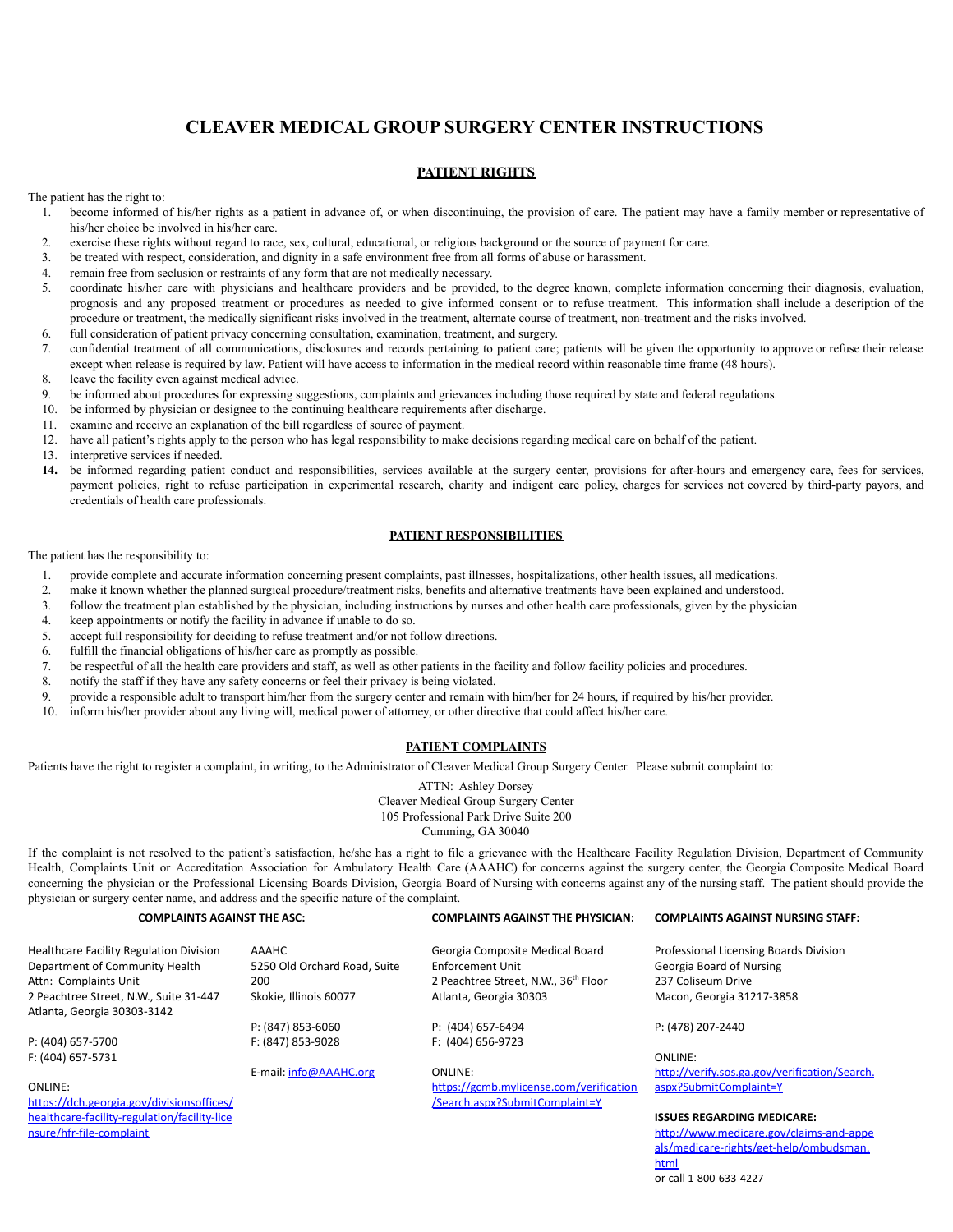I verify I have received and understand the information regarding Patient Rights and Responsibilities, Patient Privacy and Grievance Procedures.

Patient/Guardian Signature 2012 12:30 Relationship to Patient 2012 12:30 Patient Date/Time

 $\overline{a}$ 

 $\mathcal{L}_\text{max}$  , where  $\mathcal{L}_\text{max}$  and  $\mathcal{L}_\text{max}$  and  $\mathcal{L}_\text{max}$ 

 $\overline{a}$ 

 $\mathcal{L}_\text{max}$  , where  $\mathcal{L}_\text{max}$ 

## **CLEAVER MEDICAL GROUP SURGERY CENTER**

 $\mathcal{L}_\text{max}$  , where  $\mathcal{L}_\text{max}$  is the set of the set of the set of the set of the set of the set of the set of the set of the set of the set of the set of the set of the set of the set of the set of the set of the se

**NOTICE OF PRIVACY PRACTICES EFFECTIVE MAY 2021**

#### **HOW YOUR MEDICAL INFORMATION MAY BE USED AND DISCLOSED**

The following categories describe different ways that we use and disclose medical information. Not every use or disclosure in a category will be listed. However, all of the ways we are permitted to use and disclose information will fall within one of the categories.

For Payment. We may use and disclose medical information about you so that the treatment and services you receive at the facility may be billed to and payment may be collected from you, an insurance company or a third party.

**For Treatment.** We may use medical information about you to provide you with medical treatment or services. We may disclose medical information about you to doctors, nurses, technicians, medical students, or other people who are involved in taking care of you at the facility or the hospital.

**For Health Care Operations.** We may use and disclose medical information about you for health care operations such as quality improvement efforts. These uses and disclosures are necessary to run the facility and ensure that all of our patients receive quality care. We may also disclose information to doctors, nurses, technicians, medical students, and other facility personnel for review and education purposes.

**WHO WILL FOLLOW THIS NOTICE**Any health care professional authorized to enter information into your medical chart including all facility doctors, nurses and personnel will abide by this notice.

**POLICY REGARDING THE PROTECTION OF PERSONAL INFORMATION.** We create a record of the care and services you receive at the facility. We need this record in order to provide you with quality care and to comply with certain legal requirements. This notice applies to all of the records of your care generated by the facility, whether made by facility personnel or by your doctor. The law requires us to: make sure that medical information that identifies you is kept private; give you this notice of our legal duties and privacy practices with respect to medical information about you; and to follow the terms of the notice that is currently in effect. Other ways we may use or disclose your protected healthcare information include: appointment reminders; as required by law; for public health-related benefits and services; to individuals involved in your care or payment for your care; research; and to avert a serious threat to health or safety. Other uses and disclosures of your personal information could include disclosure to, or for: medical examiners; law enforcement; lawsuits and disputes; military and veterans; national security; public health risks; and worker's compensation.

#### **NOTICE OF INDIVIDUAL RIGHTS**

You have the following rights regarding medical information we maintain about you:

**Right to an Accounting of Disclosures.** You have the right to request an "accounting of disclosures" listing the disclosures we have made of medical information about you.

**Right to Amend.** If you feel that medical information, we have about you is incorrect or incomplete, you may ask us to amend the information. To request an amendment, your request must be made in writing and submitted to the Administrator, and you must provide a reason that supports your request. We may deny your request for an amendment.

**Right to Inspect and Copy.** You have the right to inspect and copy medical information that may be used to make decisions about your care.

**Right to a Paper Copy of this Notice.** You have the right to a copy of this notice. You may ask us to give you a copy of this notice at any time.

**Right to Request Confidential Communications.** You have the right to request that we communicate with you about medical matters in a certain way. You must make your request in writing, and you must specify how or where you wish to be contacted.

**Right to Request Restrictions.** You have the right to request a restriction or limitation on the medical information we use or disclose about you for treatment, payment, or health care operations. You also have the right to request a limit on the medical information we disclose about you to someone who is involved in your care or the payment for your care, like a family member or friend. *We are not required to agree to your request.* If we do agree, we will comply with your request unless the information is needed to provide you emergency treatment. To request restrictions, you must make your request in writing to the Administrator.

### **COMPLAINTS**

If you believe your privacy rights have been violated, you may file a complaint. *You will not be penalized for filing a complaint.*

#### **COMPLAINTS AGAINST THE ASC: COMPLAINTS AGAINST THE PHYSICIAN: COMPLAINTS AGAINST NURSING STAFF:**

AAAHC

F: (847) 853-9028

E-mail: [info@AAAHC.org](mailto:info@AAAHC.org)

#### Healthcare Facility Regulation Division Department of Community Health Attn: Complaints Unit 2 Peachtree Street, N.W., Suite 31-447 Atlanta, Georgia 30303-3142

P: (404) 657-5700 F: (404) 657-5731

[/hfr-file-complaint](https://dch.georgia.gov/divisionsoffices/healthcare-facility-regulation/facility-licensure/hfr-file-complaint)

ONLINE:

[https://dch.georgia.gov/divisionsoffices/he](https://dch.georgia.gov/divisionsoffices/healthcare-facility-regulation/facility-licensure/hfr-file-complaint) [althcare-facility-regulation/facility-licensure](https://dch.georgia.gov/divisionsoffices/healthcare-facility-regulation/facility-licensure/hfr-file-complaint)

5250 Old Orchard Road, Suite 200 Skokie, Illinois 60077 P: (847) 853-6060 Georgia Composite Medical Board Enforcement Unit 2 Peachtree Street, N.W., 36<sup>th</sup> Floor Atlanta, Georgia 30303

> P: (404) 657-6494 F: (404) 656-9723

ONLINE:

[https://gcmb.mylicense.com/verification/S](https://gcmb.mylicense.com/verification/Search.aspx?SubmitComplaint=Y) [earch.aspx?SubmitComplaint=Y](https://gcmb.mylicense.com/verification/Search.aspx?SubmitComplaint=Y)

Professional Licensing Boards Division Georgia Board of Nursing 237 Coliseum Drive Macon, Georgia 31217-3858

P: (478) 207-2440

ONLINE: [http://verify.sos.ga.gov/verification/Search.as](http://verify.sos.ga.gov/verification/Search.aspx?SubmitComplaint=Y) [px?SubmitComplaint=Y](http://verify.sos.ga.gov/verification/Search.aspx?SubmitComplaint=Y)

**ISSUES REGARDING MEDICARE:** [http://www.medicare.gov/claims-and-appeals](http://www.medicare.gov/claims-and-appeals/medicare-rights/get-help/ombudsman.html) [/medicare-rights/get-help/ombudsman.html](http://www.medicare.gov/claims-and-appeals/medicare-rights/get-help/ombudsman.html)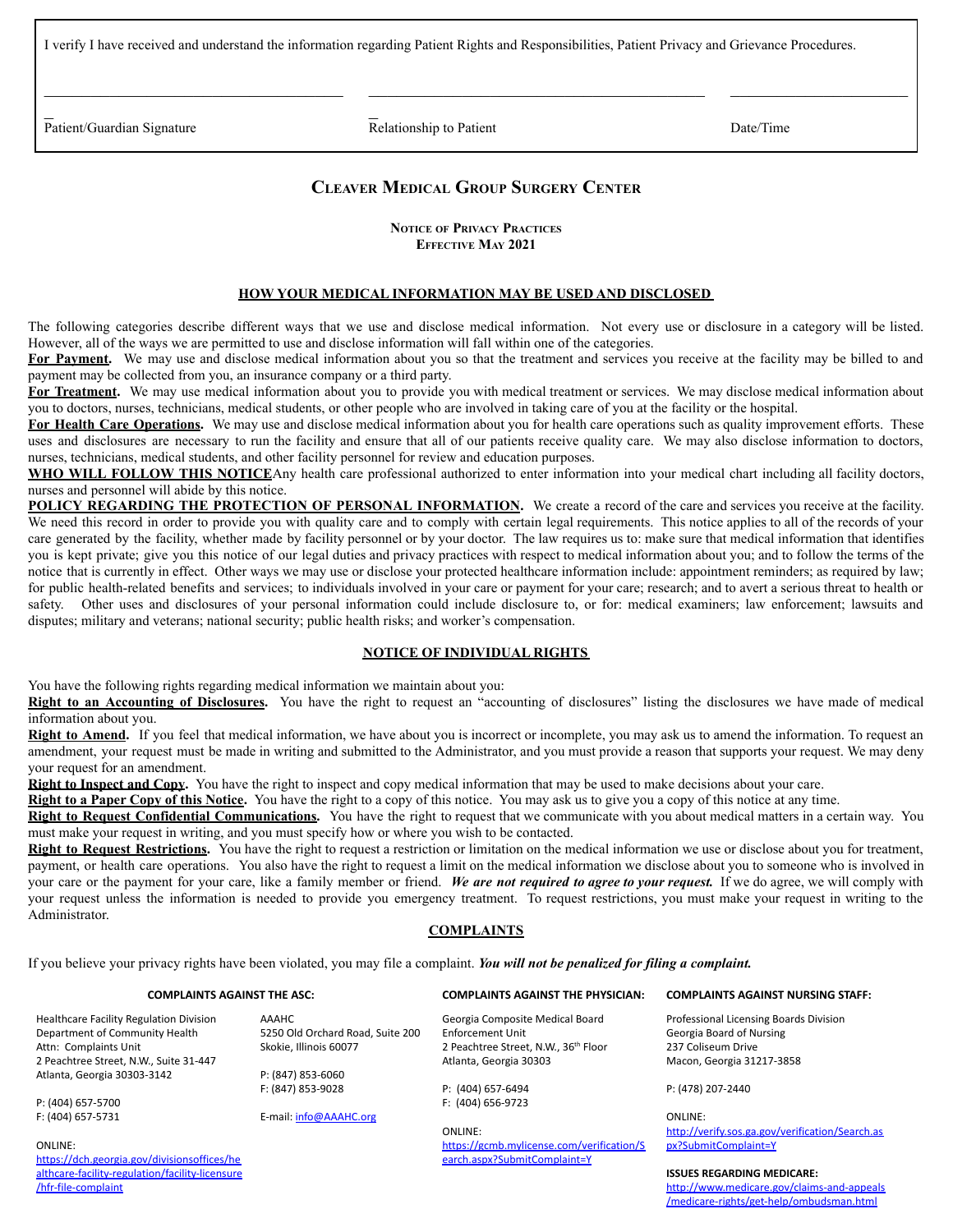**CHANGES TO THIS NOTICE.** We reserve the right to change this notice. A copy of the current notice will be posted in the waiting room.

If you have any questions about this notice or need further information, please contact: Ashley Dorsey, Administrator at (770)746.6380.